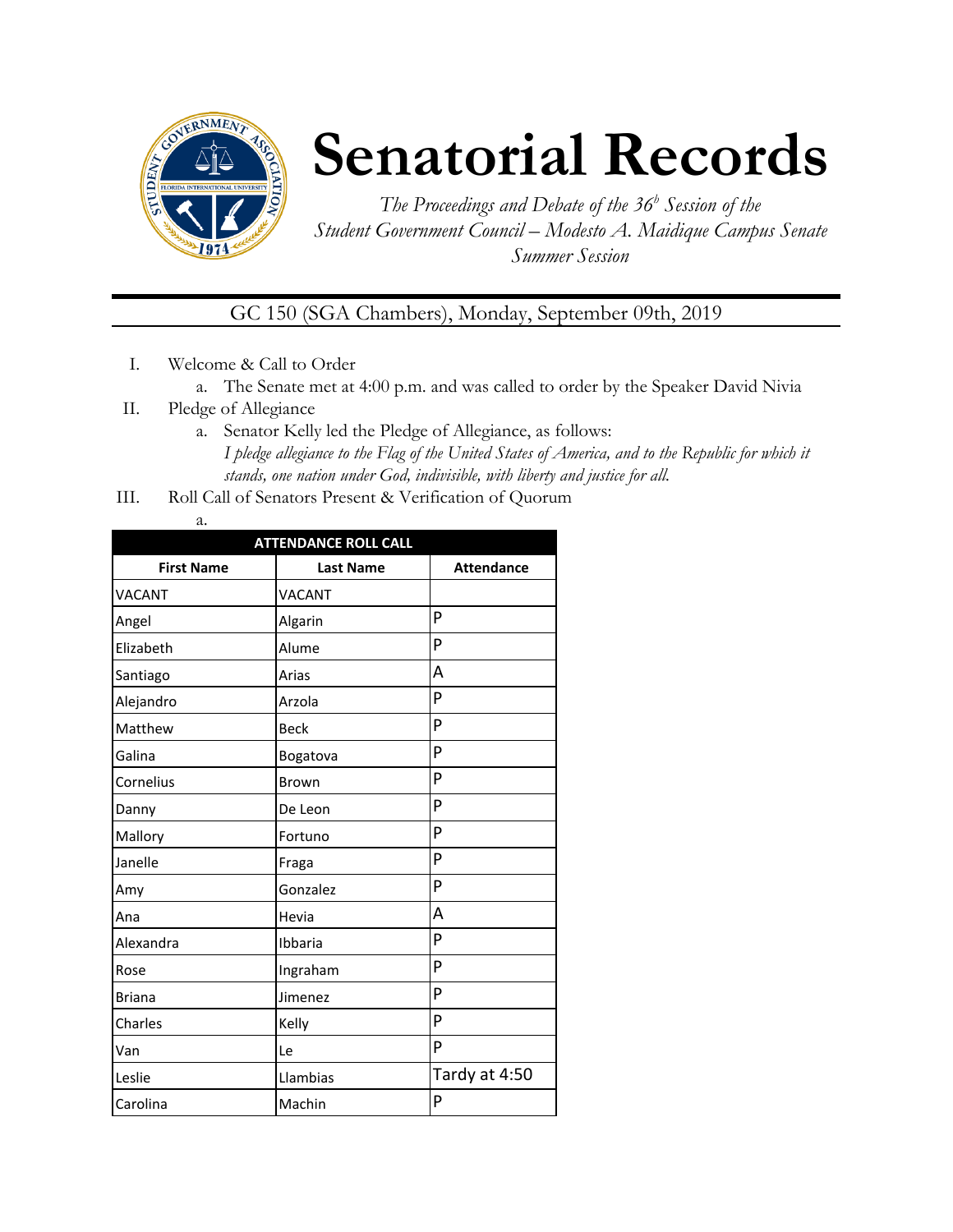| <b>VACANT</b>           | VACANT        |                    |
|-------------------------|---------------|--------------------|
| Michaela                | Mills         | P                  |
| Afsaana                 | Mohammad      | A                  |
| Angelica                | Moncada       | P                  |
| Cameron                 | Mody          | P                  |
| Marko                   | Nikitovic     | A                  |
| David                   | Nivia         | P                  |
| Karla                   | Perez         | P                  |
| Gabriella               | Ponce         | P                  |
| Zachery                 | Powers        | P                  |
| Maryam                  | Rafieifar     | P                  |
| Molly                   | Schantz       | P                  |
| Jonathan                | Soufia        | P                  |
| Elizabeth               | Vazquez       | A                  |
| Sophia                  | Viterri       | A                  |
| <b>VACANT</b>           | <b>VACANT</b> |                    |
| VACANT                  | <b>VACANT</b> |                    |
| VACANT                  | VACANT        |                    |
| <b>SENATE SEATS</b>     | 38            |                    |
| <b>VACANT SEATS</b>     | 7             | <b>QUORUM</b>      |
| <b>SENATORS PRESENT</b> | 27            | <b>ESTABLISHED</b> |
| <b>AMT FOR QUORUM</b>   | 16            |                    |

b. The roll was called and Quorum was verified with 27 Senators present.

- IV. Approval of the Minutes from August 26th, 2019
	- a. Senator Ingraham moves to approve the minutes from August 26th, 2019. Senator Arzola seconds. Motion passes.
- V. Adoption of the Agenda
	- a. Senator Algarin moves to add a bypass of the Rules, Legislation, and Judiciary Committee for a bill to update University Wide Statues Finance Committee requirements. Senator Powers seconds. Motion passes.
	- b. Senator Algarin moves to bypass Rules, Legislation, and Judiciary Committee for a resolution to meet compliance with the approved Florida State Senate Bill 7066. Senator Ingraham seconds. Motion passes.
	- c. Senator Algarin moves to bypass Rules, Legislation, and Judiciary Committee with a bill to update Graduate and Professional Student Committee section in our statutes. Senator Ibarria seconds. Motion passes.

d. Senator Algarin moves to adopt the agenda. Senator Arzola seconds. Motion passes.

- VI. Invited Speakers
	- a. Sandra Londono History Ph.D. Candidate and Graduate Research Assistant
- VII. Committee Reports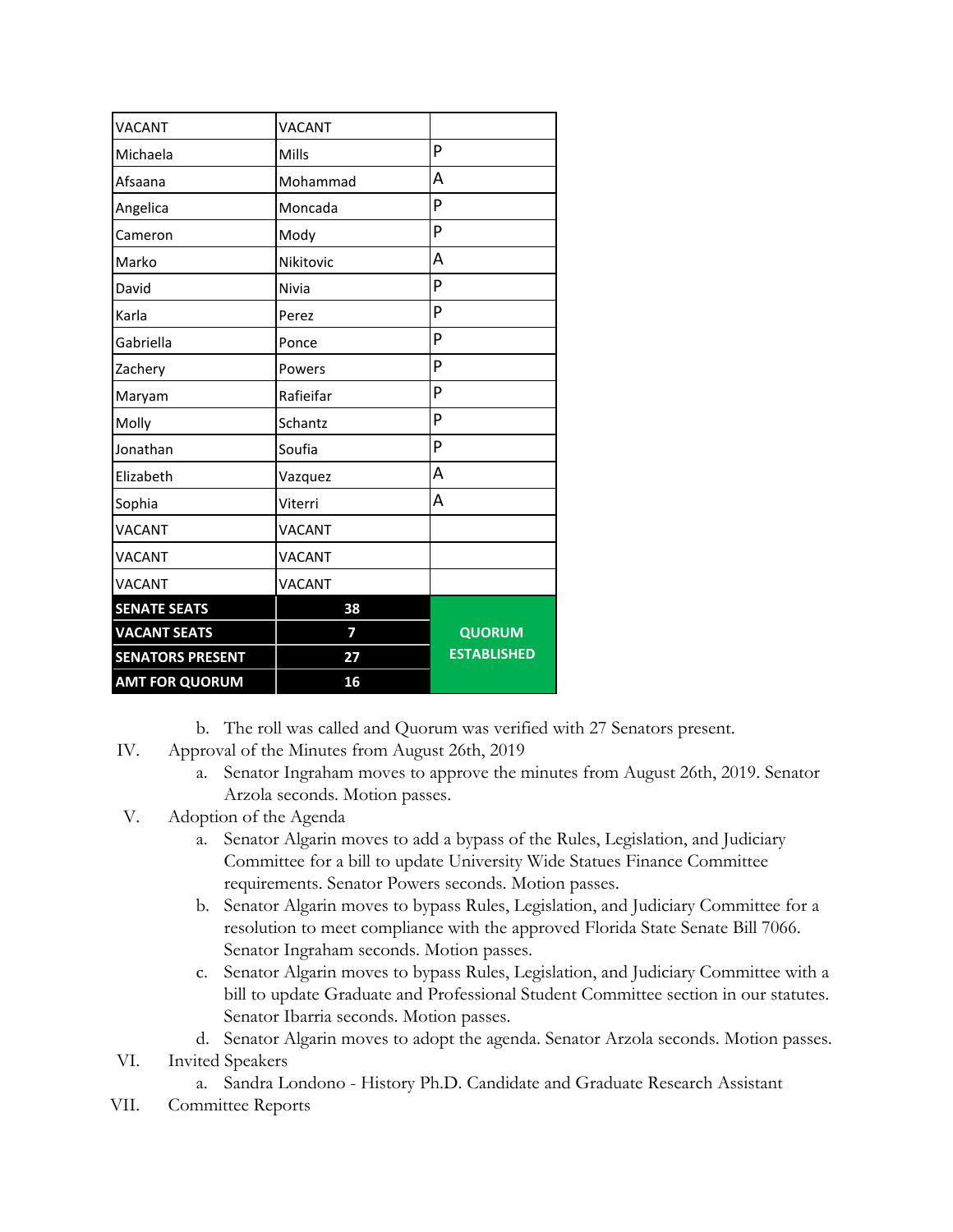- a. Finance Committee
	- i. Elections for the committee will happen today. There are still some positions that need to be filled.
	- ii. If you have any questions, please contact sga.financecom@gmail.com
- b. Rules, Legislation, and Judiciary Committee
	- i. Official meeting dates are in discussion
	- ii. Will be meeting sometime tomorrow to discuss the bills
	- iii. If you have any questions, please contact sga.rljcommittee@gmail.com
- c. Operational Review Committee
	- i. Resigned as Chair, and will be having elections for the new chair.
	- ii. Established official meeting dates which will be every Monday at 3:30pm
	- iii. If you have any questions, please contact fiusga.orc $(\partial \text{gmail.com})$

*Point of Personal Privilege for Senator DeLeon at 4:21pm; Returned at 4:33pm.*

- d. Internal Affairs Committee
	- i. Please make sure to login to Open Time Clock to track your office hours.
	- ii. Housing Senators have to attend RHA meetings once a month.
	- iii. If you have any questions, please contact sga.iacommittee@gmail.com
- e. Student Advocacy Committee
	- i. Planning an event in Mid November
		- 1. Consist of every delegation reaching out to their constituents
		- 2. Idea to have a suggestion box
		- 3. In between indoor or outdoor location
		- 4. Would like to have the Secretary of Athletics to promote the athletic activities that will be happening in the Spring.
	- ii. If you have any questions, please contact sga.sacommittee@gmail.com
- f. Graduate and Professional Students Committee
	- i. Today we will confirm our last member for our committee.
	- ii. Our set time for our meetings will be Mondays at 12:30pm.
	- iii. Today we had our first meeting with University Graduate School. Will work with each other to establish research funds. Will meet with them again in a couple of weeks.
	- iv. If you have any questions, please contact GPSC@fiu.edu

## VIII. Executive Board Reports

- a. Speaker of the Senate
	- i. Senators: Add on the "Meet your SGA" PowerPoint your slide with the platform that you ran on and add your picture.
	- ii. Add committee meeting times on the SGA calendar
	- iii. Senate Retreat on Sept. 28th
	- iv. Bahamas Drive & Participation
		- 1. Positive Incentives
			- a. The Box etc.
	- v. If you have any questions, please email sgaspeaker@fiu.edu
- b. Speaker Pro Tempore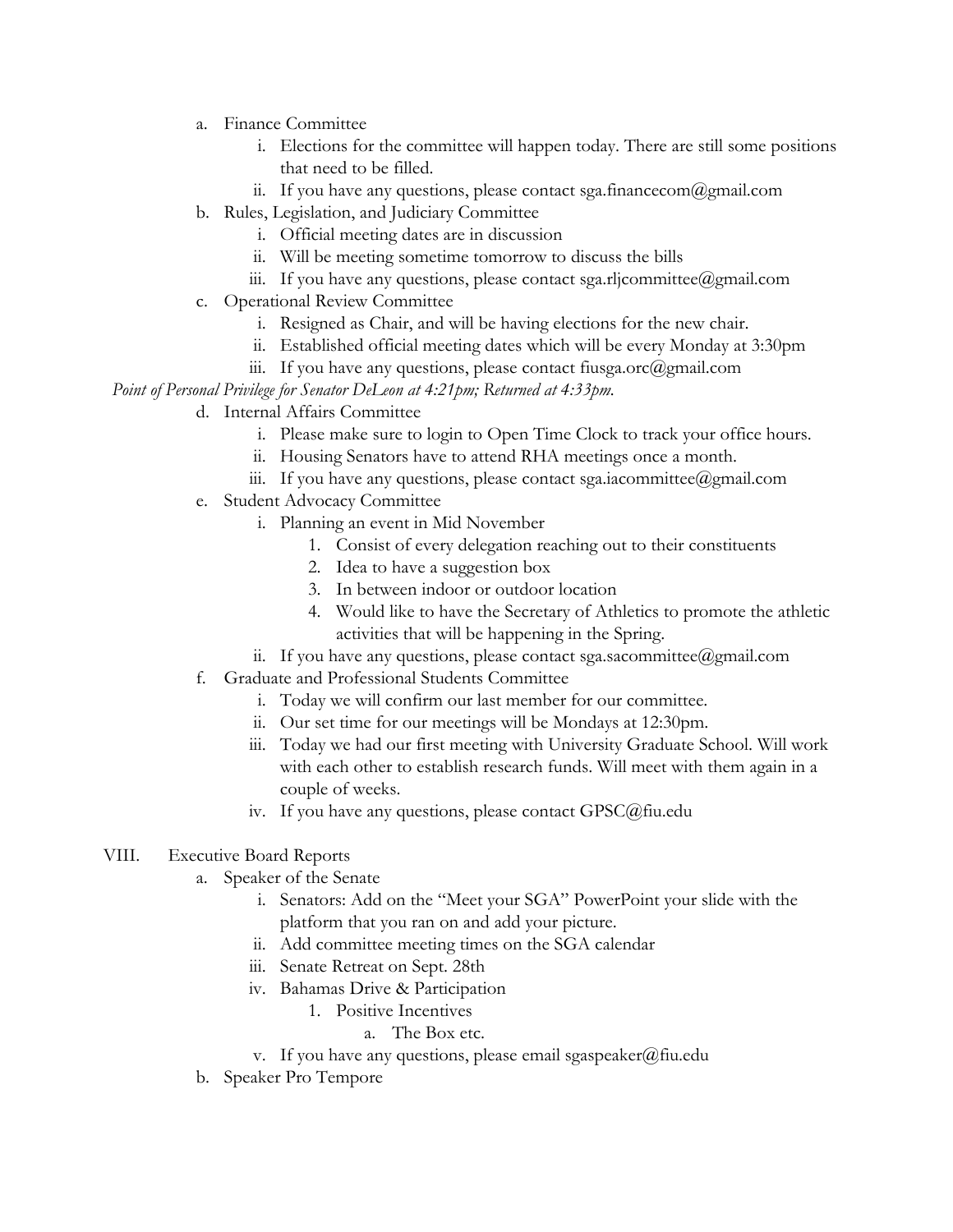- i. Thank you to all those who volunteered and participated in the Bahamas Drive.
- ii. If you have any questions, please email sgaprotemp@fiu.edu
- c. President Rosell
	- i. Thank you to everybody who participated with the Bahama Drive.
	- ii. Hiring process for Cabinet has been on hold.
	- iii. Intern program name was changed to Emerging Leaders Program.
	- iv. If you have any questions, please email sgapres $@$ fiu.edu
- d. Vice President Ojeda
	- i. Working with Michelle for Recharge for Finals that will take place December  $9<sub>th</sub>$
	- ii. Working with the Elections Commissioner to get a marketing plan for the Spring Elections.
	- iii. If you have any questions, please email sgavp@fiu.edu
- e. Comptroller
	- i. Met with Silvana to go over the budget
	- ii. If you have any questions, please email sgacomp@fiu.edu

*Point of Personal Privilege for Senator Powers at 4:46PM; Returned at 4:48PM*

- f. Chief Justice
	- i. Me, the Speaker, Pro Temp, and Internal Affairs Chair or working on passing something for you as senators in regards to sanctions.
	- ii. If you have any questions, please email sgajud@fiu.edu
- IX. Special Orders
	- a. There were none.
- X. Vetoed Legislation
	- a. There were none.
- XI. Second Readings
	- a. There were none.
- XII. Unfinished Business
	- a. There were none.
- XIII. New Business
	- a. Graduate Senator Confirmation
		- i. Shahnwaz Rafi
			- 1. Presentation
			- 2. Question and Answer Period
				- a. Senator Ingraham moves to close the question and answer period. Senator Brown seconds. Motion passes.
			- 3. Senator Kelly moves to go into voting procedure. Senator Powers seconds. Motion passes.

|                   | a.               |                   |      |               |
|-------------------|------------------|-------------------|------|---------------|
| <b>VOTE ON</b>    |                  |                   |      |               |
| <b>First Name</b> | <b>Last Name</b> | <b>Attendance</b> | Vote | <b>REASON</b> |
|                   |                  |                   |      |               |
| Angel             | Algarin          | ח                 |      |               |

a.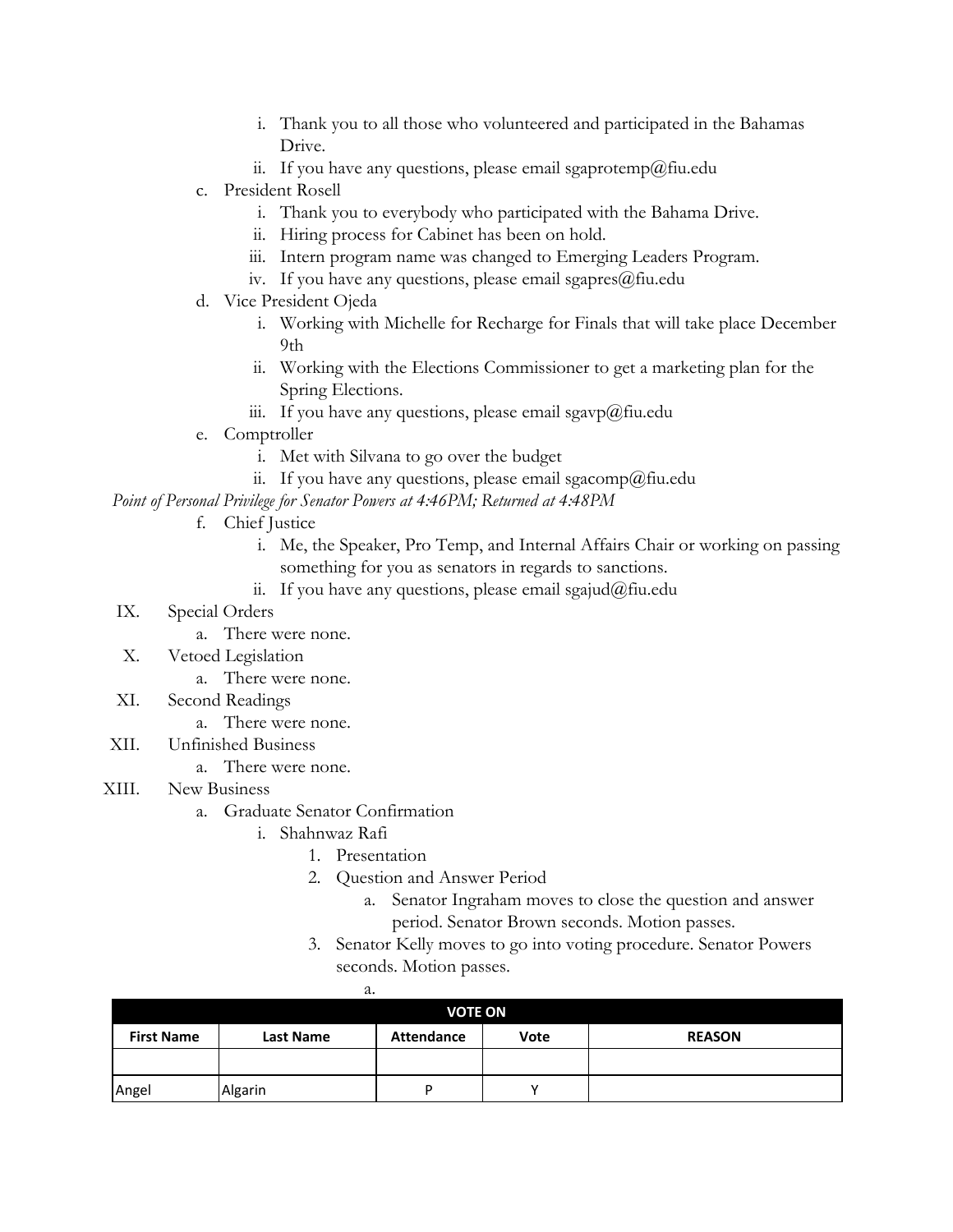| Elizabeth     | Alume                     | P   | Υ  |             |
|---------------|---------------------------|-----|----|-------------|
| Santiago      | Arias                     | A   |    |             |
| Alejandro     | Arzola                    | P   | Υ  |             |
| Matthew       | <b>Beck</b>               | P   | Υ  |             |
| Galina        | Bogatova                  | A   | Υ  |             |
| Cornelius     | Brown                     | P   | Υ  |             |
| Danny         | De Leon                   | P   | Υ  |             |
| Mallory       | Fortuno                   | P   | Υ  |             |
| Janelle       | Fraga                     | P   | Υ  |             |
| Amy           | Gonzalez                  | P   | Υ  |             |
| Ana           | Hevia                     | A   |    |             |
| Alexandra     | Ibbaria                   | P   | Υ  |             |
| Rose          | Ingraham                  | P   | Υ  |             |
| <b>Briana</b> | Jimenez                   | P   | Υ  |             |
| Charles       | Kelly                     | P   | Υ  |             |
| Van           | Le                        | P   | Υ  |             |
| Leslie        | Llambias                  | P   | Υ  |             |
| Carolina      | Machin                    | P   | Υ  |             |
| VACANT        | <b>VACANT</b>             |     |    |             |
| Michaela      | Mills                     | P   | Υ  |             |
| Afsaana       | Mohammad                  | A   |    |             |
| Angelica      | Moncada                   | P   | Υ  |             |
| Cameron       | Moody                     | P   | Υ  |             |
| Marko         | Nikitovic                 | A   |    |             |
| David         | Nivia                     | P   | Υ  |             |
| Karla         | Perez                     | P   | Υ  |             |
| Gabriella     | Ponce                     | P   | Υ  |             |
| Zackrey       | Powers                    | P   | Υ  |             |
| Maryam        | Rafieifar                 | P   | Υ  |             |
| Molly         | Schantz                   | P   | Υ  |             |
| Jonathan      | Soufia                    | P   | Υ  |             |
| Elizabeth     | Vazquez                   | A   |    |             |
| Sophia        | Viterri                   | A   |    |             |
| <b>VACANT</b> | VACANT                    |     |    |             |
| VACANT        | VACANT                    |     |    |             |
| <b>VACANT</b> | <b>VACANT</b>             |     |    |             |
|               | <b>QUORUM ESTABLISHED</b> | YAY | 26 | <b>PASS</b> |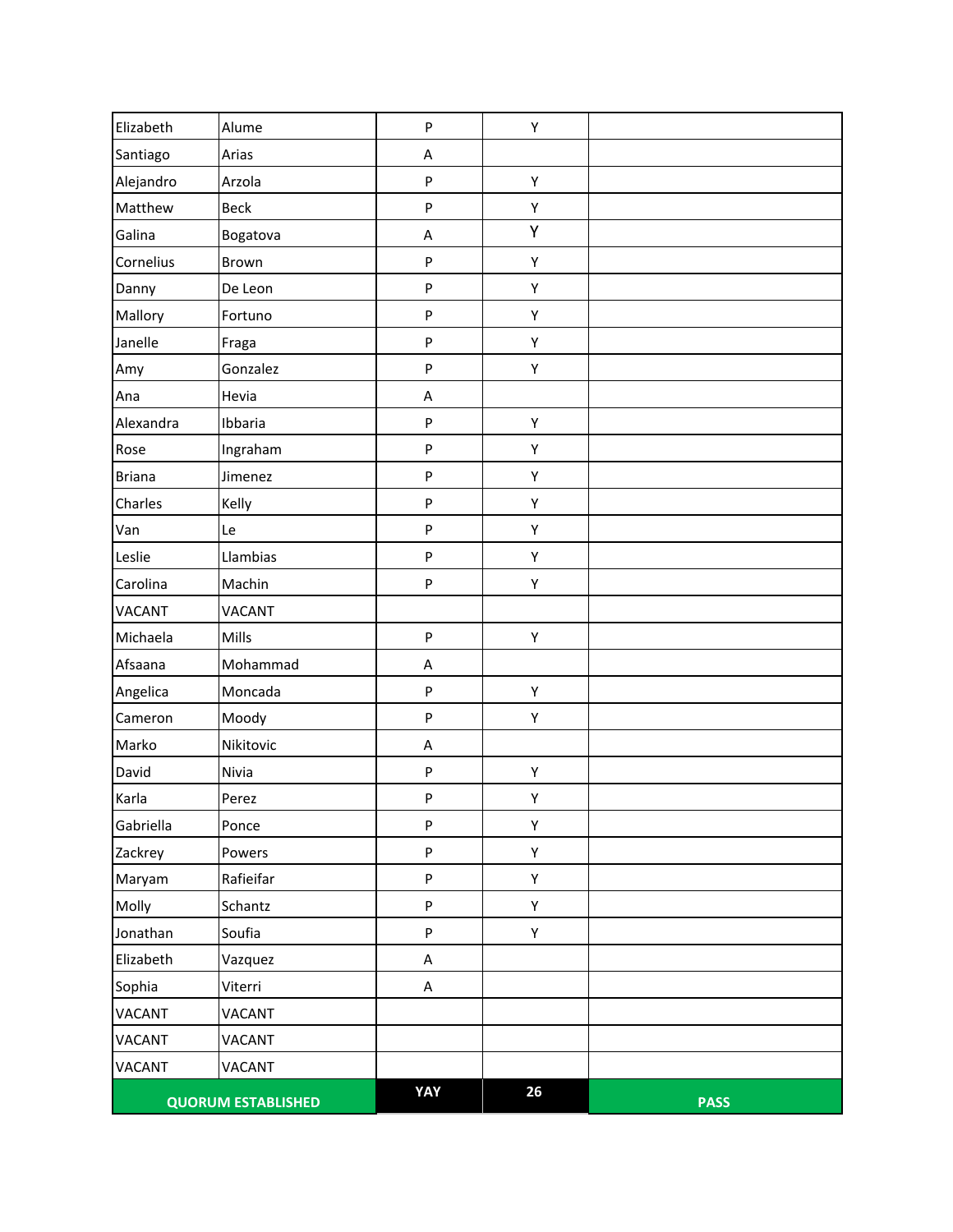## **NAY 0 ABSTAIN 1**

b. Confirmed with 26-0-1

*Point of Personal Privilege for Senator Bogatova dismissed at 5:03pm Point of Personal Privilege for Senator Arzola at 5:04pm; Returned at 5:11pm*

- b. ORC Chair Elections
	- i. Senator Soufia moves to open the floor for ORC Chair nominations. Senator Powers seconds. Motion passes
		- 1. Senator Soufia moves to nominate Senator Powers. Senator Kelly seconds. Senator Powers accepts.
		- 2. Senator Gonzalez moves to nominate Senator Ponce. Senator Ponce respectfully declines.
		- 3. Senator Algarin moves to close the floor for nominations. Senator Fraga seconds. Motion passes.
	- ii. Zackrey Powers
		- 1. Presentation
		- 2. Question and Answer Period

i.

- a. Senator Fraga moves to close the question and answer period. Senator Brown seconds. Motion passes.
- b. Senator Kelly moves to go into voting procedure. Senator Brown seconds. Motion passes.

| <b>VOTE ON</b>    |                  |                   |      |                             |
|-------------------|------------------|-------------------|------|-----------------------------|
| <b>First Name</b> | <b>Last Name</b> | <b>Attendance</b> | Vote | <b>REASON</b>               |
| Shahnwaz          | Rafi             | P                 | Υ    |                             |
| Angel             | Algarin          | P                 | Y    |                             |
| Elizabeth         | Alume            | P                 | Υ    |                             |
| Santiago          | Arias            | Α                 |      |                             |
| Alejandro         | Arzola           | P                 | Α    | Not present of presentation |
| Matthew           | <b>Beck</b>      | P                 | Υ    |                             |
| Galina            | Bogatova         | A                 |      |                             |
| Cornelius         | Brown            | P                 | Y    |                             |
| Danny             | De Leon          | P                 | Y    |                             |
| Mallory           | Fortuno          | P                 | Υ    |                             |
| Janelle           | Fraga            | P                 | Y    |                             |
| Amy               | Gonzalez         | P                 | Υ    |                             |
| Ana               | Hevia            | A                 |      |                             |
| Alexandra         | Ibbaria          | P                 | Υ    |                             |
| Rose              | Ingraham         | P                 | Υ    |                             |
| <b>Briana</b>     | Jimenez          | P                 | Υ    |                             |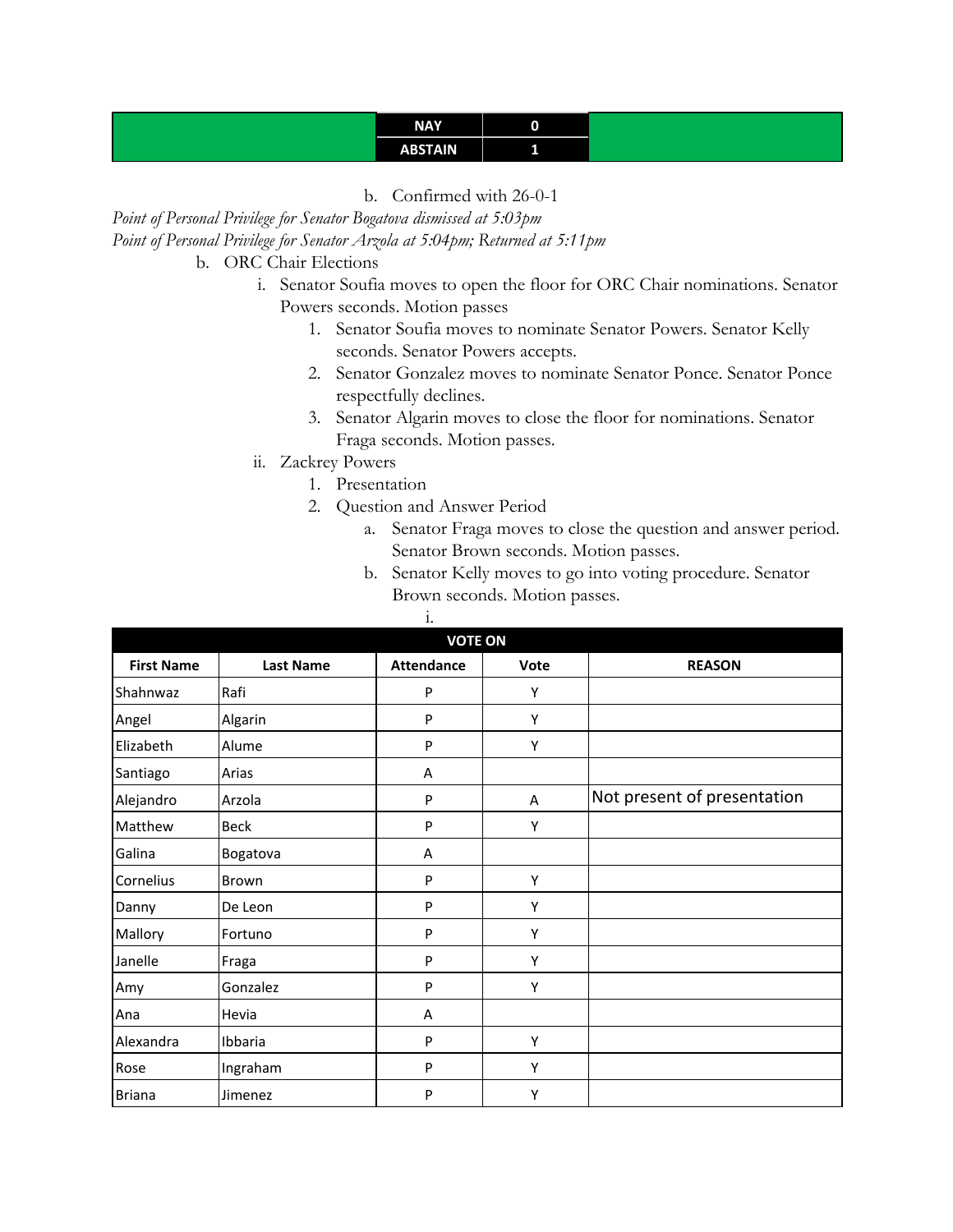| Charles       | Kelly                     | ${\sf P}$      | Υ                |             |
|---------------|---------------------------|----------------|------------------|-------------|
| Van           | Le                        | P              | Υ                |             |
| Leslie        | Llambias                  | P              | Υ                |             |
| Carolina      | Machin                    | P              | Υ                |             |
| <b>VACANT</b> | <b>VACANT</b>             |                |                  |             |
| Michaela      | Mills                     | ${\sf P}$      | Υ                |             |
| Afsaana       | Mohammad                  | A              |                  |             |
| Angelica      | Moncada                   | ${\sf P}$      | Υ                |             |
| Cameron       | Moody                     | ${\sf P}$      | Υ                |             |
| Marko         | Nikitovic                 | A              |                  |             |
| David         | Nivia                     | ${\sf P}$      | Υ                |             |
| Karla         | Perez                     | ${\sf P}$      | Υ                |             |
| Gabriella     | Ponce                     | ${\sf P}$      | Υ                |             |
| Zackrey       | Powers                    | ${\sf P}$      | Υ                |             |
| Maryam        | Rafieifar                 | ${\sf P}$      | Υ                |             |
| Molly         | Schantz                   | P              | Υ                |             |
| Jonathan      | Soufia                    | P              | Υ                |             |
| Elizabeth     | Vazquez                   | A              |                  |             |
| Sophia        | Viterri                   | A              |                  |             |
| <b>VACANT</b> | VACANT                    |                |                  |             |
| <b>VACANT</b> | VACANT                    |                |                  |             |
| <b>VACANT</b> | VACANT                    |                |                  |             |
|               |                           | YAY            | 26               |             |
|               | <b>QUORUM ESTABLISHED</b> | <b>NAY</b>     | $\boldsymbol{0}$ | <b>PASS</b> |
|               |                           | <b>ABSTAIN</b> | $\mathbf{1}$     |             |

ii. Confirmed with 26-0-0

*Point of Personal Privilege for Senator Powers ; Dismissed at 5:11pm Point of Personal Privilege for Senator Beck at 5:11; Returned at 5:20pm*

- c. Finance Committee elections
	- i. Lower Division Elections
		- 1. Senator Ingraham moves to open the floor for nominations for Lower Division. Senator Kelly seconds. Motion passes.
			- a. Senator Kelly nominates Senator Machin. Senator Machin accepts.
			- b. Senator Ibarria moves to close the floor for nominations. Senator Fraga seconds. Motion passes.
		- 2. Carolina Machin
			- a. Presentation
			- b. Question and Answer Period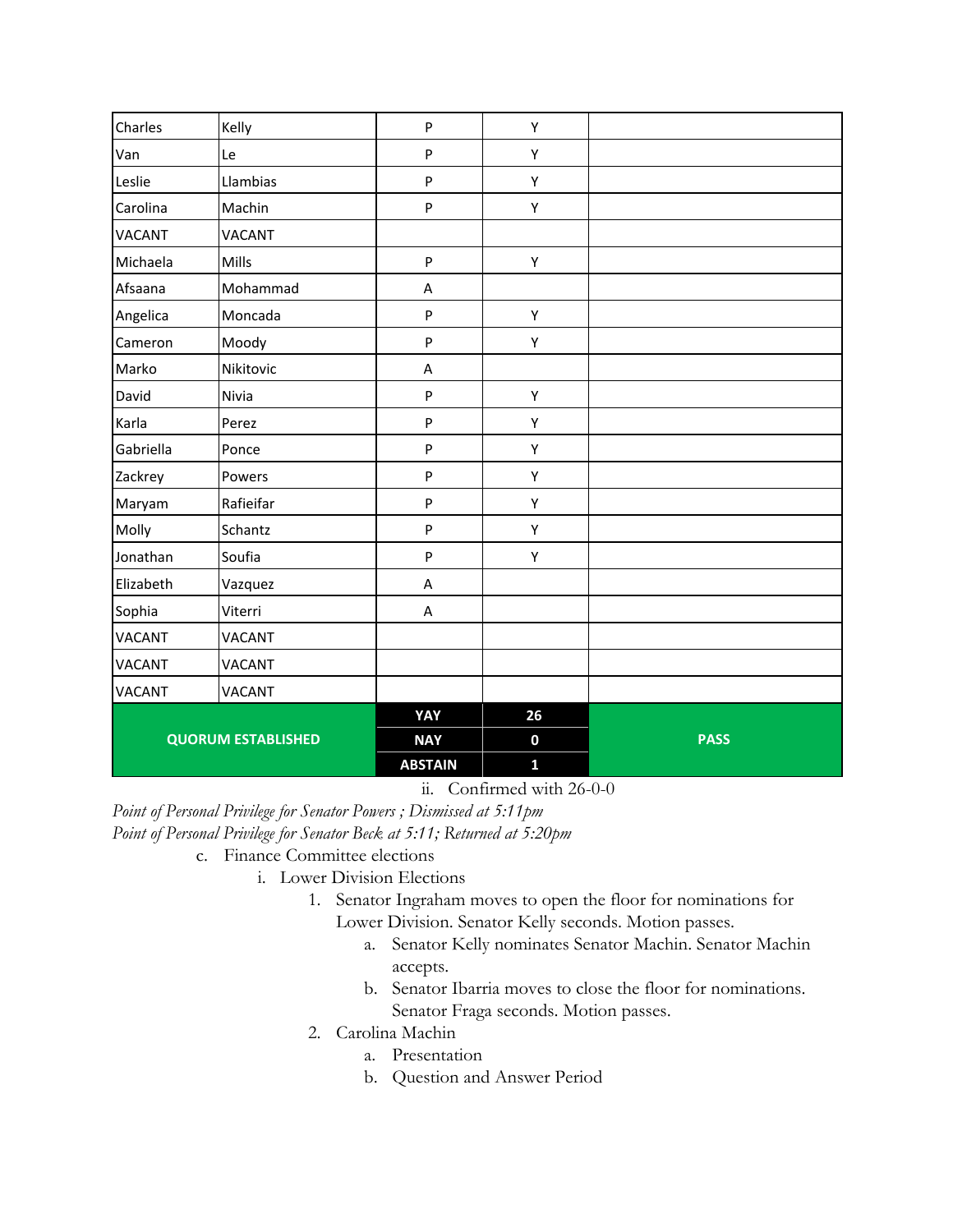- i. Senator Fraga moves to close the question and answer period. Senator Kelly seconds. Motion passes.
- c. Senator Ingraham moves to vote by acclamation. Senator Kelly seconds. Motion striked.
- d. Senator Arzola moves to go into voting procedure. Senator Gonzalez seconds. Motion passes.

|                   |                  | $\dot{1}$         |      |                              |  |
|-------------------|------------------|-------------------|------|------------------------------|--|
|                   | <b>VOTE ON</b>   |                   |      |                              |  |
| <b>First Name</b> | <b>Last Name</b> | <b>Attendance</b> | Vote | <b>REASON</b>                |  |
| Shahnwaz          | Rafi             | P                 | Υ    |                              |  |
| Angel             | Algarin          | P                 | Υ    |                              |  |
| Elizabeth         | Alume            | P                 | Υ    |                              |  |
| Santiago          | Arias            | Α                 |      |                              |  |
| Alejandro         | Arzola           | ${\sf P}$         | Υ    |                              |  |
| Matthew           | <b>Beck</b>      | ${\sf P}$         | A    | Not present for presentation |  |
| Galina            | Bogatova         | Α                 |      |                              |  |
| Cornelius         | Brown            | P                 | Υ    |                              |  |
| Danny             | De Leon          | P                 | Υ    |                              |  |
| Mallory           | Fortuno          | P                 | Υ    |                              |  |
| Janelle           | Fraga            | P                 | Α    |                              |  |
| Amy               | Gonzalez         | P                 | Υ    |                              |  |
| Ana               | Hevia            | A                 |      |                              |  |
| Alexandra         | Ibbaria          | ${\sf P}$         | Υ    |                              |  |
| Rose              | Ingraham         | P                 | Υ    |                              |  |
| <b>Briana</b>     | Jimenez          | P                 | Υ    |                              |  |
| Charles           | Kelly            | P                 | Υ    |                              |  |
| Van               | Le               | P                 | Υ    |                              |  |
| Leslie            | Llambias         | P                 | Υ    |                              |  |
| Carolina          | Machin           | P                 | Υ    |                              |  |
| VACANT            | <b>VACANT</b>    |                   |      |                              |  |
| Michaela          | Mills            | P                 | Υ    |                              |  |
| Afsaana           | Mohammad         | А                 |      |                              |  |
| Angelica          | Moncada          | P.                | Y    |                              |  |
| Cameron           | Moody            | ${\sf P}$         | Υ    |                              |  |
| Marko             | Nikitovic        | $\sf A$           |      |                              |  |
| David             | Nivia            | P                 | Υ    |                              |  |
| Karla             | Perez            | P                 | Υ    |                              |  |
| Gabriella         | Ponce            | $\sf P$           | Υ    |                              |  |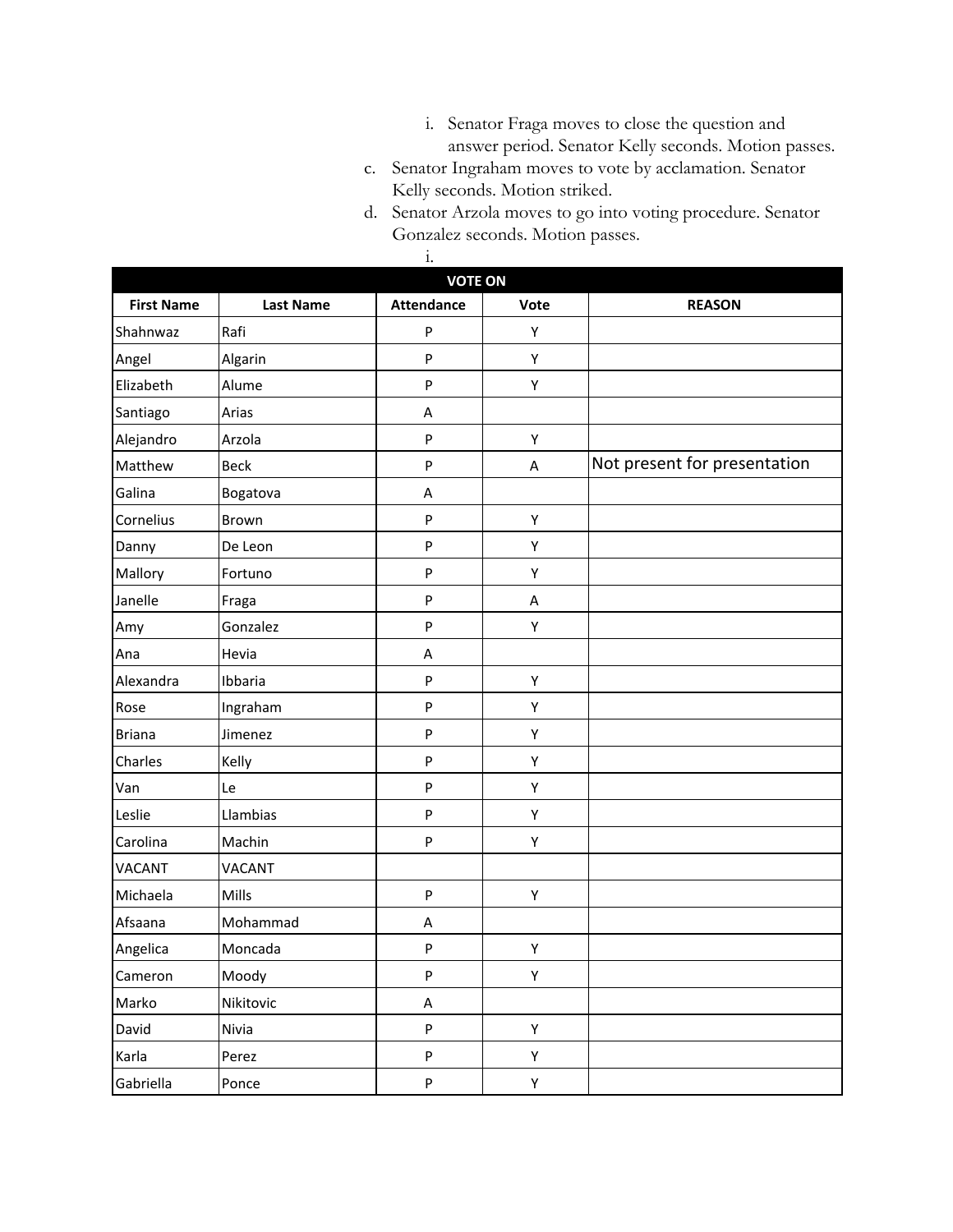| Zackrey       | Powers                    | Α              |                |             |
|---------------|---------------------------|----------------|----------------|-------------|
| Maryam        | Rafieifar                 | P              | Υ              |             |
| Molly         | Schantz                   | ${\sf P}$      | Υ              |             |
| Jonathan      | Soufia                    | P              | Υ              |             |
| Elizabeth     | Vazquez                   | Α              |                |             |
| Sophia        | Viterri                   | A              |                |             |
| <b>VACANT</b> | <b>VACANT</b>             |                |                |             |
| <b>VACANT</b> | <b>VACANT</b>             |                |                |             |
| <b>VACANT</b> | <b>VACANT</b>             |                |                |             |
|               |                           | YAY            | 24             |             |
|               | <b>QUORUM ESTABLISHED</b> | <b>NAY</b>     | $\bf{0}$       | <b>PASS</b> |
|               |                           | <b>ABSTAIN</b> | $\overline{2}$ |             |

- ii. Confirmed with 24-0-2
- d. Presidential Confirmation
	- i. Press Secretary Zach Marks
		- 1. Presentation
		- 2. Question and Answer Period
			- a. Senator Fraga moves to close the question and answer period. Senator Llambias seconds. Motion passes.
		- 3. Senator Jimenez moves to go into voting procedure. Senator Ibarria seconds. Motion passes.

| a.                |                  |                   |      |               |  |  |
|-------------------|------------------|-------------------|------|---------------|--|--|
|                   | <b>VOTE ON</b>   |                   |      |               |  |  |
| <b>First Name</b> | <b>Last Name</b> | <b>Attendance</b> | Vote | <b>REASON</b> |  |  |
| Shahnwaz          | Rafi             | P                 | Υ    |               |  |  |
| Angel             | Algarin          | P                 | Y    |               |  |  |
| Elizabeth         | Alume            | P                 | Υ    |               |  |  |
| Santiago          | Arias            | A                 |      |               |  |  |
| Alejandro         | Arzola           | P                 | Υ    |               |  |  |
| Matthew           | <b>Beck</b>      | P                 | Υ    |               |  |  |
| Galina            | Bogatova         | Α                 |      |               |  |  |
| Cornelius         | Brown            | P                 | Υ    |               |  |  |
| Danny             | De Leon          | P                 | Υ    |               |  |  |
| Mallory           | Fortuno          | P                 | Υ    |               |  |  |
| Janelle           | Fraga            | P                 | Υ    |               |  |  |
| Amy               | Gonzalez         | P                 | Υ    |               |  |  |
| Ana               | Hevia            | Α                 |      |               |  |  |
| Alexandra         | Ibbaria          | P                 | Υ    |               |  |  |
| Rose              | Ingraham         | P                 | Υ    |               |  |  |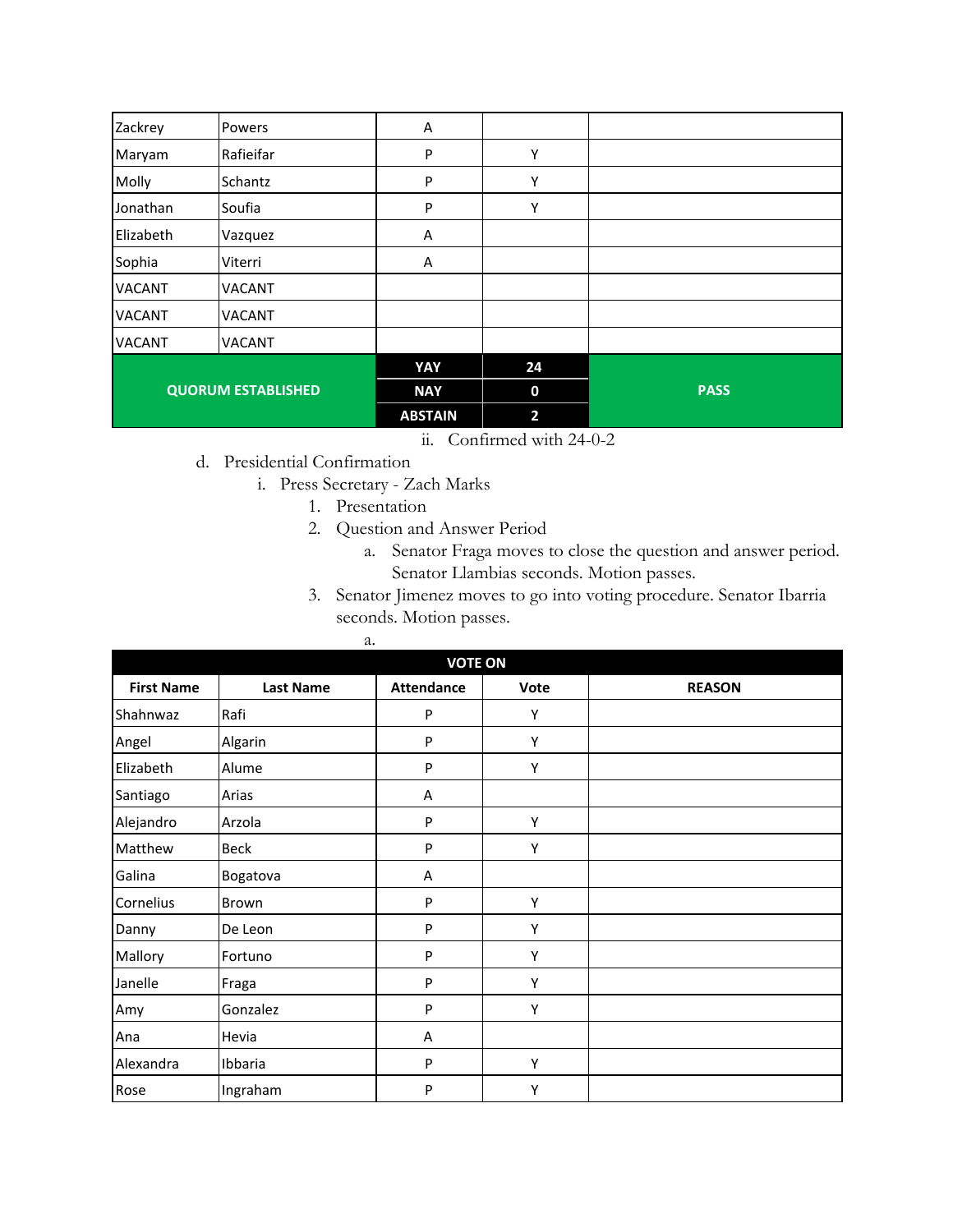| <b>Briana</b> | Jimenez                   | $\sf P$                   | Υ           |             |
|---------------|---------------------------|---------------------------|-------------|-------------|
| Charles       | Kelly                     | P                         | Υ           |             |
| Van           | Le                        | $\mathsf{P}$              | Υ           |             |
| Leslie        | Llambias                  | $\boldsymbol{\mathsf{P}}$ | Υ           |             |
| Carolina      | Machin                    | $\sf P$                   | Υ           |             |
| <b>VACANT</b> | <b>VACANT</b>             |                           |             |             |
| Michaela      | Mills                     | ${\sf P}$                 | Υ           |             |
| Afsaana       | Mohammad                  | A                         |             |             |
| Angelica      | Moncada                   | ${\sf P}$                 | Υ           |             |
| Cameron       | Moody                     | P                         | Υ           |             |
| Marko         | Nikitovic                 | A                         |             |             |
| David         | Nivia                     | P                         | Υ           |             |
| Karla         | Perez                     | $\sf P$                   | Υ           |             |
| Gabriella     | Ponce                     | P                         | Υ           |             |
| Zackrey       | Powers                    | $\boldsymbol{\mathsf{A}}$ |             |             |
| Maryam        | Rafieifar                 | $\sf P$                   | Υ           |             |
| Molly         | Schantz                   | ${\sf P}$                 | Υ           |             |
| Jonathan      | Soufia                    | $\sf P$                   | Υ           |             |
| Elizabeth     | Vazquez                   | $\boldsymbol{\mathsf{A}}$ |             |             |
| Sophia        | Viterri                   | A                         |             |             |
| <b>VACANT</b> | <b>VACANT</b>             |                           |             |             |
| <b>VACANT</b> | <b>VACANT</b>             |                           |             |             |
| VACANT        | <b>VACANT</b>             |                           |             |             |
|               |                           | YAY                       | 26          |             |
|               | <b>QUORUM ESTABLISHED</b> | <b>NAY</b>                | $\mathbf 0$ | <b>PASS</b> |
|               |                           | <b>ABSTAIN</b>            | $\mathbf 0$ |             |

b. Confirmed with 26-0-0

*Point of Personal Privilege for Senator Soufia at 5:25pm; Returned at 5:31pm*

- e. Associate Justice Confirmation
	- i. Michelle Rosario
		- 1. Presentation
		- 2. Question and Answer Period
			- a. Senator Arzola moves to close the question and answer period. Senator Brown seconds. Motion passes.
		- 3. Senator Kelly moves to go into voting procedure. Senator Fraga seconds. Motion passes.

| . .<br>×<br>۰. |  |
|----------------|--|

| <b>VOTE ON</b>    |           |                   |      |               |  |  |
|-------------------|-----------|-------------------|------|---------------|--|--|
| <b>First Name</b> | Last Name | <b>Attendance</b> | Vote | <b>REASON</b> |  |  |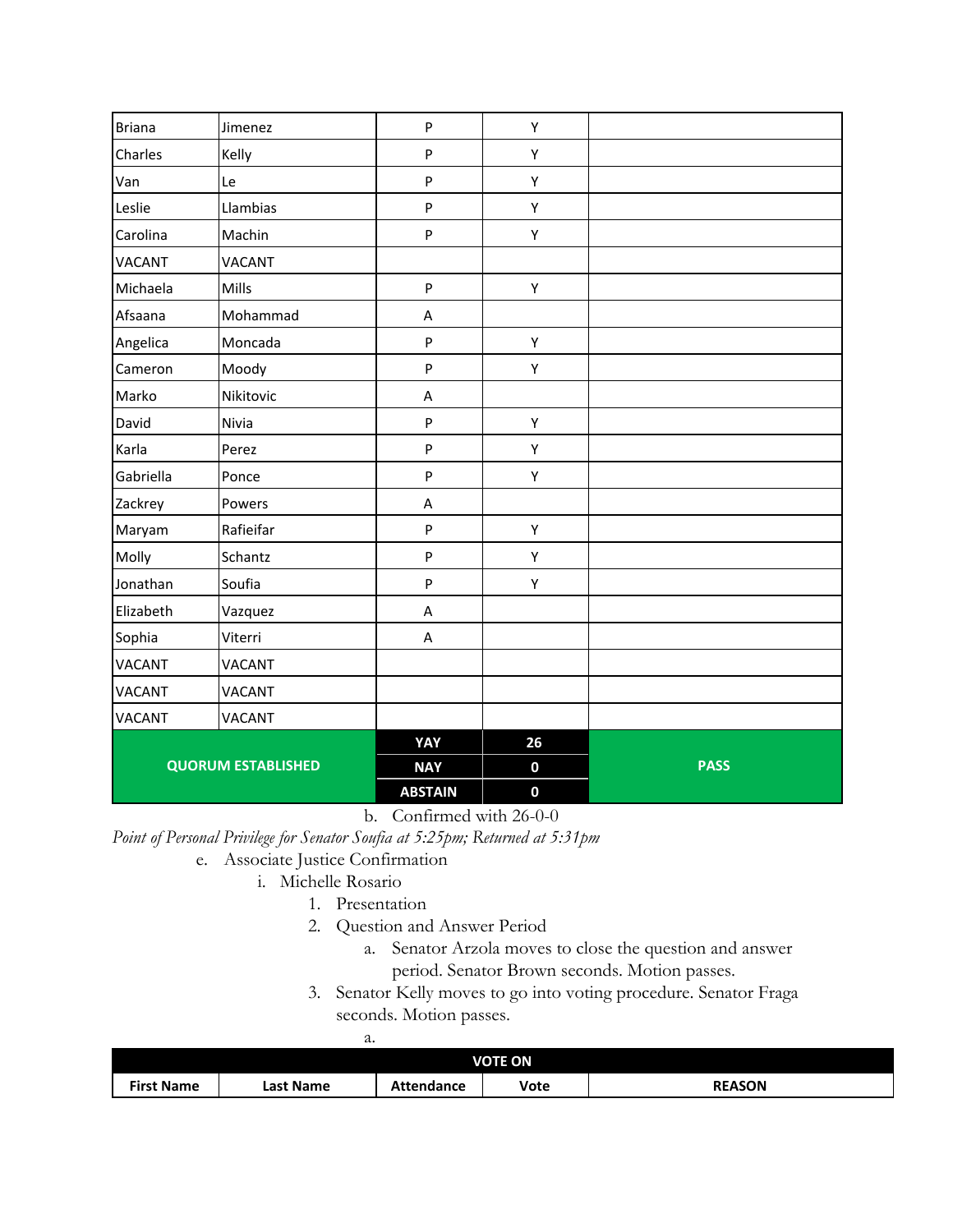| Shahnwaz      | Rafi          | ${\sf P}$ | Υ           |                                   |
|---------------|---------------|-----------|-------------|-----------------------------------|
| Angel         | Algarin       | ${\sf P}$ | Υ           |                                   |
| Elizabeth     | Alume         | $\sf P$   | Υ           |                                   |
| Santiago      | Arias         | A         |             |                                   |
| Alejandro     | Arzola        | $\sf P$   | Υ           |                                   |
| Matthew       | Beck          | ${\sf P}$ | Υ           |                                   |
| Galina        | Bogatova      | A         |             |                                   |
| Cornelius     | Brown         | ${\sf P}$ | Y           |                                   |
| Danny         | De Leon       | $\sf P$   | Υ           |                                   |
| Mallory       | Fortuno       | ${\sf P}$ | Υ           |                                   |
| Janelle       | Fraga         | ${\sf P}$ | Υ           |                                   |
| Amy           | Gonzalez      | ${\sf P}$ | Υ           |                                   |
| Ana           | Hevia         | A         |             |                                   |
| Alexandra     | Ibbaria       | ${\sf P}$ | Υ           |                                   |
| Rose          | Ingraham      | ${\sf P}$ | Υ           |                                   |
| <b>Briana</b> | Jimenez       | ${\sf P}$ | Υ           |                                   |
| Charles       | Kelly         | $\sf P$   | Υ           |                                   |
| Van           | Le            | $\sf P$   | Υ           |                                   |
| Leslie        | Llambias      | ${\sf P}$ | Υ           |                                   |
| Carolina      | Machin        | ${\sf P}$ | Υ           |                                   |
| <b>VACANT</b> | <b>VACANT</b> |           |             |                                   |
| Michaela      | Mills         | ${\sf P}$ | Υ           |                                   |
| Afsaana       | Mohammad      | A         |             |                                   |
| Angelica      | Moncada       | ${\sf P}$ | Υ           |                                   |
| Cameron       | Moody         | ${\sf P}$ | Υ           |                                   |
| Marko         | Nikitovic     | A         |             |                                   |
| David         | Nivia         | ${\sf P}$ | $\sf A$     | Used to be in Model United Nation |
| Karla         | Perez         | ${\sf P}$ | Y           |                                   |
| Gabriella     | Ponce         | ${\sf P}$ | Υ           |                                   |
| Zackrey       | Powers        | A         |             |                                   |
| Maryam        | Rafieifar     | ${\sf P}$ | Υ           |                                   |
| Molly         | Schantz       | ${\sf P}$ | Υ           |                                   |
| Jonathan      | Soufia        | $\sf P$   | $\mathsf A$ | Not present for presentation      |
| Elizabeth     | Vazquez       | $\sf A$   |             |                                   |
| Sophia        | Viterri       | A         |             |                                   |
| <b>VACANT</b> | VACANT        |           |             |                                   |
| <b>VACANT</b> | <b>VACANT</b> |           |             |                                   |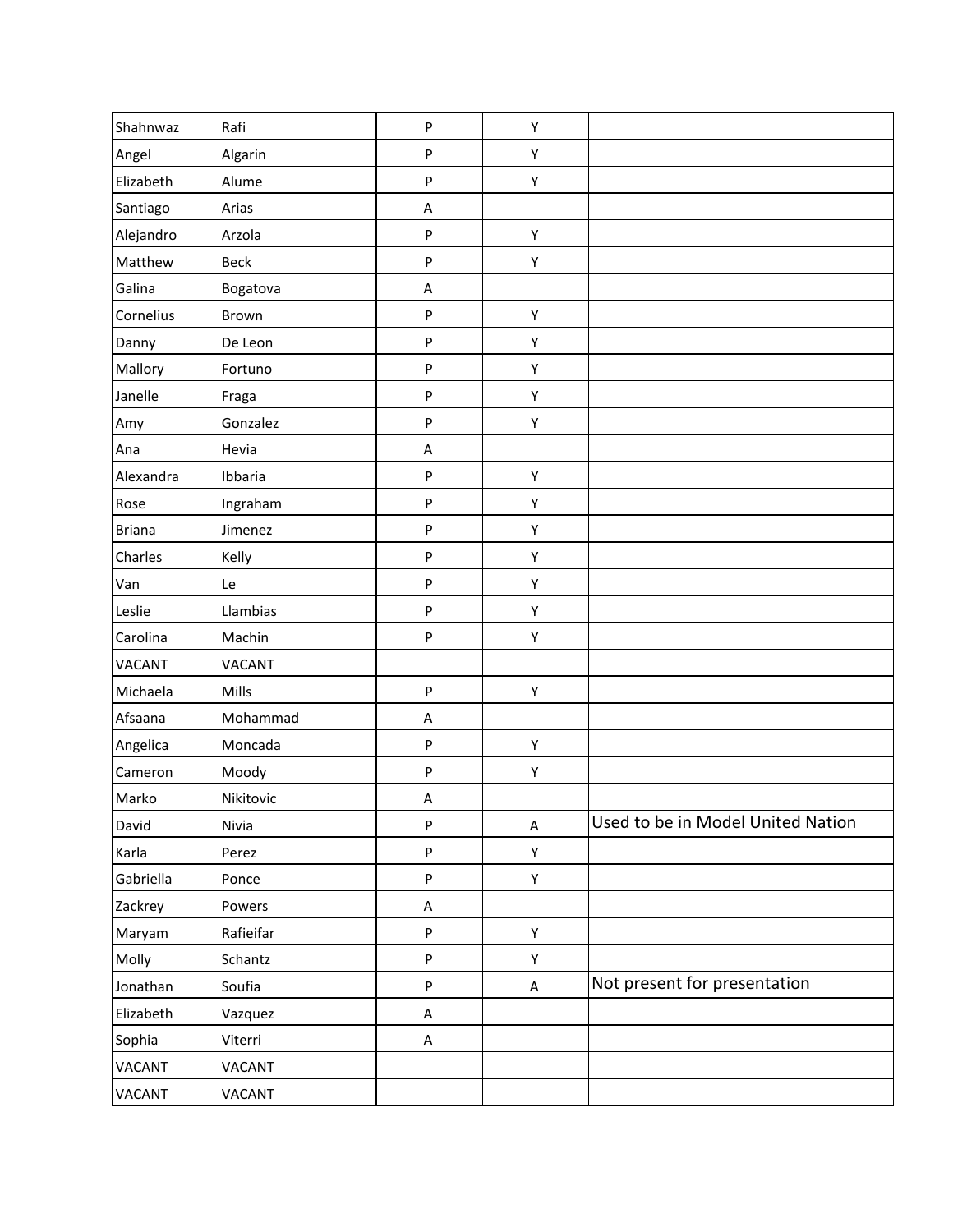| <b>VACANT</b>             | <b>VACANT</b> |                |    |             |
|---------------------------|---------------|----------------|----|-------------|
| <b>QUORUM ESTABLISHED</b> |               | <b>YAY</b>     | 24 |             |
|                           |               | <b>NAY</b>     | 0  | <b>PASS</b> |
|                           |               | <b>ABSTAIN</b> |    |             |

- b. Confirmed with 24-0-2
- ii. Katherine Rodriguez
	- 1. Presentation

a.

- 2. Question and Answer Period
- 3. Senator Ingraham moves to go into a 5 minute discussion period. Senator Beck seconds. Motion passes.
- 4. Senator Fraga moves to go into voting procedure. Senator Arzola seconds. Motion passes.
- **VOTE ON First Name Last Name Attendance Vote REASON** Shahnwaz | Rafi | P | Y Angel Algarin | P | Y Elizabeth Alume P Y Santiago Arias A Alejandro Arzola **P** Y Matthew Beck P N Galina Bogatova A Cornelius Brown P P Y Danny De Leon | P | N Mallory Fortuno | P | Y Janelle |Fraga | P | Y Amy Gonzalez P N Ana Hevia A Alexandra | Ibbaria | P | Y Rose | Ingraham | P | N Briana Jimenez P Y Charles | Kelly North Register P North North Register North North Register North North North North North North N Van |Le | P | Y Leslie Llambias I P Y Carolina Machin | P | Y VACANT VACANT Michaela | Mills | P | Y Afsaana | Mohammad | A Angelica | Moncada | P | Y